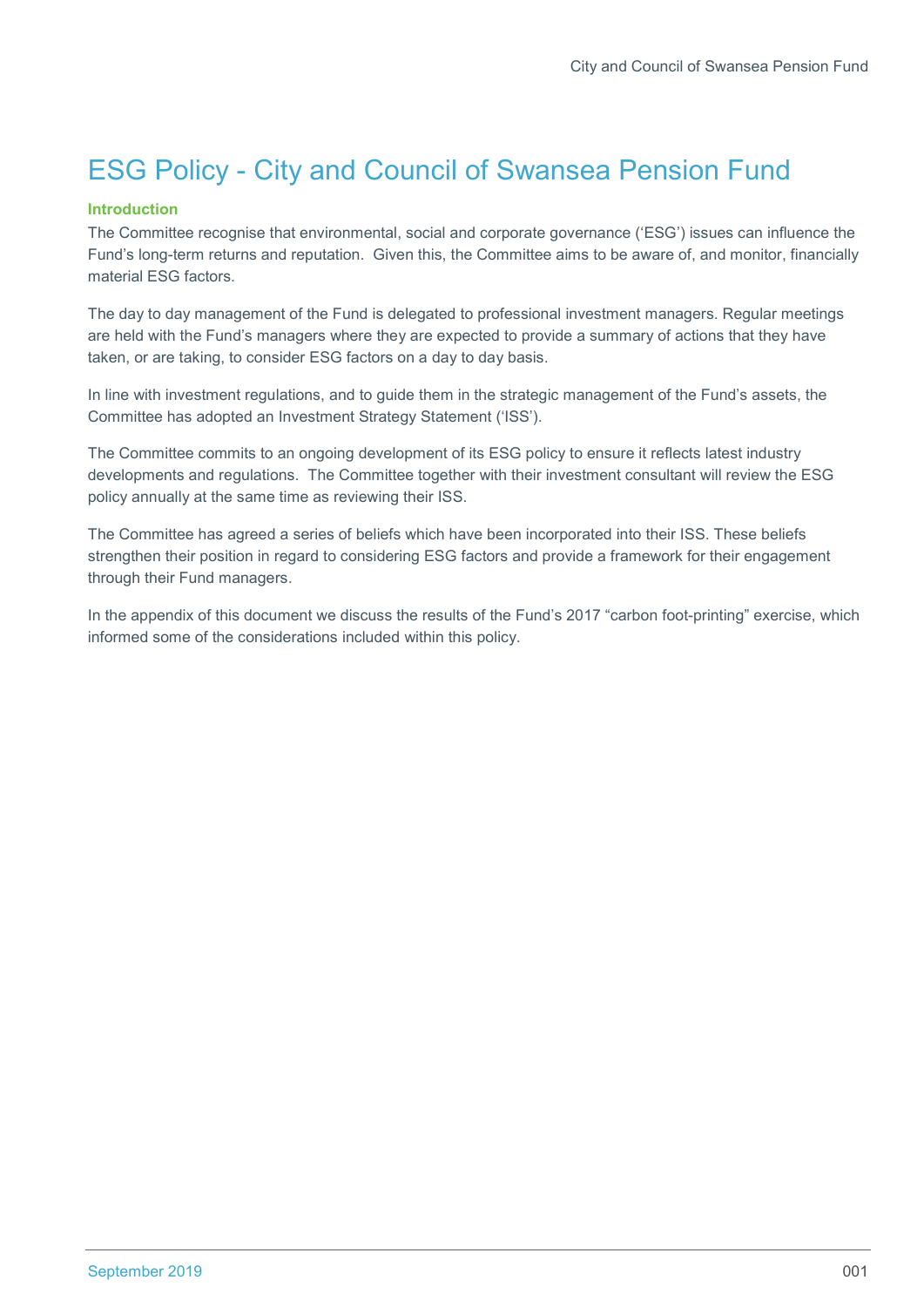## Statement of Responsible Investment

The Committee considers the Fund's approach to responsible investment in two key areas:

- 1 Sustainable investment / ESG factors considering the financial impact of environmental, social and governance ("ESG") factors on its investments.
- 2 Effective Stewardship acting as responsible and active investors, through considered voting of shares, and engaging with investee company management as part of the investment process.

The following principles set out the Fund's approach:

- The Committee recognises that their duty is to act in the best financial interests of the Fund's beneficiaries. The Committee believes that ESG issues can have a material financial impact on the long term performance of its investments and consideration of such factors is a part of their fiduciary duty.
- The Committee has a number of ESG related beliefs which are integrated into the Fund's overall belief statement. The Committee recognises that successful engagement can protect and enhance the long-term value of the Fund's investments. This engagement can apply across a range of assets.
- The Committee endorses the principles embedded in the UK Stewardship Code.
- The Committee encourages engagement by their investment managers with investee companies on ESG factors to positively influence company behaviour and enhance the value of the holdings. In addition, the Fund expects its investment managers to work collaboratively with others if this will lead to greater influence and deliver improved outcomes for shareholders and more broadly.
- Investment managers are expected to take account of ESG factors as part of their investment analysis and decision-making process. Further, ESG issues will be an explicit factor in considering the appointment of any new investment manager, mandate and benchmark.
- Investment managers are expected to incorporate reporting on ESG factors into their regular reporting. This includes information on voting and engagement, in addition to details on how the investment managers assess and manage ESG factors in relation to their respective mandates. The Committee encourages their investment managers to develop their reporting and monitoring of ESG factors over time.
- The Committee believes that they will have greater influence on the future direction of companies if they remain invested. Overall engagement activities are viewed by the Committee as a key element of the broader approach to responsible investing. Remaining invested provides the Fund with a voice on how companies are generating their revenues and how they will change in the future. The Committee view divestment as being the ultimate sanction.
- The Committee intends to make use of collaboration with other funds to pursue their engagement policy. To help with this, the Fund is a member of the Local Authority Pension Fund Forum ("LAPFF"), one of the UK's leading collaborative shareholder engagement group.
- The Committee seeks greater transparency of the ESG relative aspects associated with their underlying investments. This includes the extent of the Fund's equity investments' carbon exposure and the Fund's exposure to stocks that may gain from a change in industry carbon policy.
- The Committee has made a commitment to reduce the Fund's listed equity portfolio's carbon exposure, as part of this, it has set a target of the Fund's equities being 50% lower when compared to the global stockmarket by 2022 (MSCI AC World index, measured in terms of carbon emissions per \$m invested).
- The Committee may consider portfolio 'tilts' in line with ESG or responsible investment objectives.
- Training and education is likely to form a key element in developing the Fund and its Committee position on ESG related matters.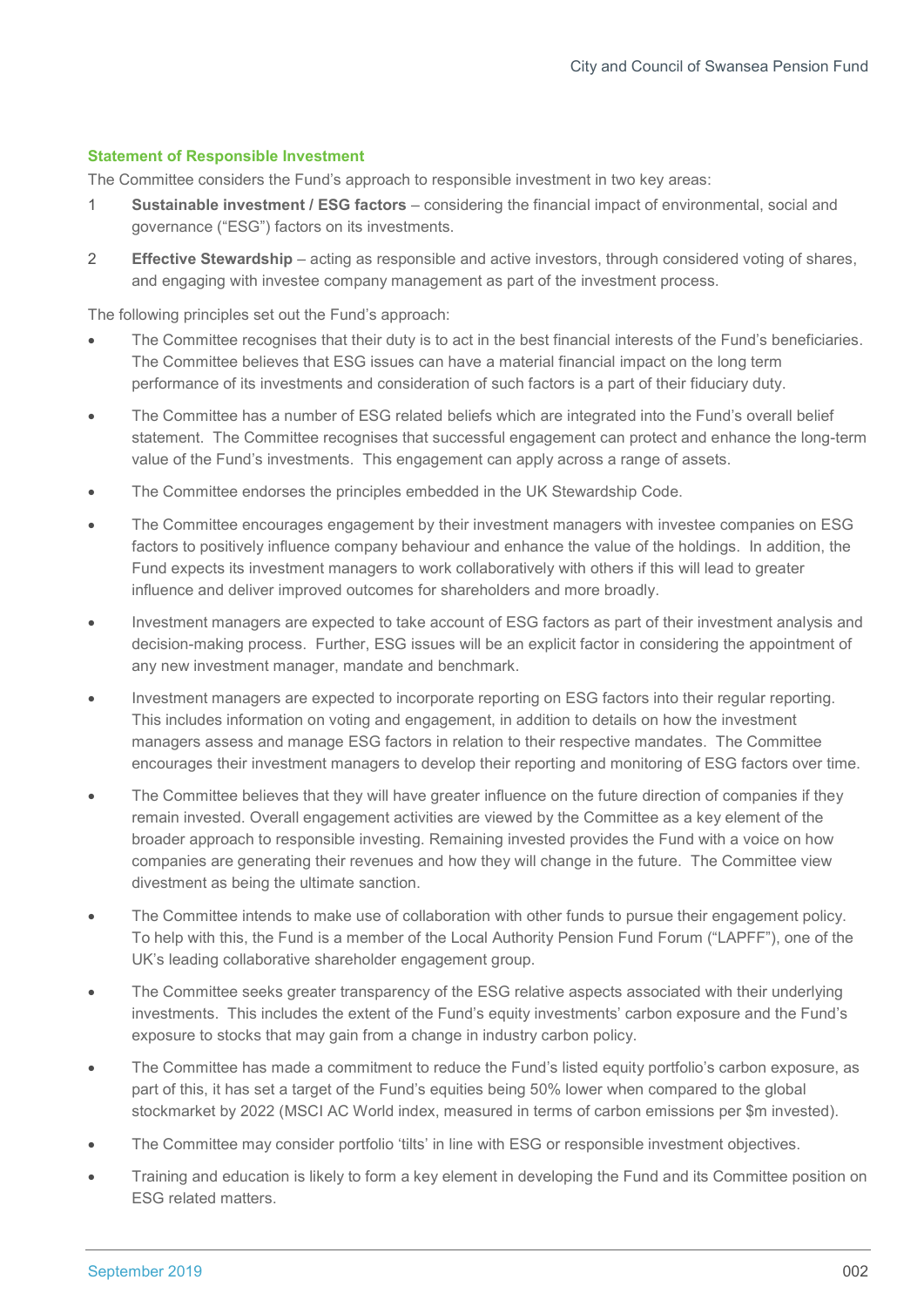## Voting policy

The Committee and the Officers work closely with the Fund's investment managers to support good corporate behaviour.

The managers are required to exercise their voting rights on behalf of the Fund when it is in the best interests of the Fund. Voting will be in accordance with the managers' corporate governance policies. The Committee also retains the right to instruct managers at any time to vote according to the Committee's wishes on a particular resolution (acknowledging that there may be limitations as to how this would work for pooled investments).

The Committee review their managers' voting guidelines on a regular basis (at least biannual) to determine their appropriateness for the Fund.

All managers are expected to report their voting records on a quarterly basis. The Committee is committed to disclose voting records to the Fund's membership on an annual basis through the Fund's website.

In making any future manager appointments, the Committee will assess the managers' voting policy as part of the due diligence process and will instruct the appointed manager accordingly. The Committee will also liaise closely with the Wales Pool Operator to ensure that they also adopt this approach.

## Engagement policy

The Committee believe that engagement is a positive activity and encourage the Fund's investment managers to engage where they believe that value can be added or risk can be reduced.

The Committee believes that all engagements should have well-defined objectives. The Fund's investment managers are to report on the objectives of any engagement activity, along with the consequent success or failure of any actions taken on, at least, an annual basis. The Committee will publish a summary of engagement activity undertaken by their managers on an annual basis. The Committee will also publish other collaborative activity carried out over the year e.g. as part of the membership with LAPFF.

The Committee supports engagement activity that seeks to achieve:

- Greater disclosure of information on the ESG related risks that could affect the value of an investment;
- Transparency of an investments' carbon exposure and how such companies are preparing for the transition to a low carbon economy.<sup>1</sup>

The Committee encourage their investment managers to actively participate in collaborative engagements with other investors where this is deemed to be in the best interests of the Fund. Managers are to report on their collaborations on an annual basis.

The Committees' investment consultant is required to provide input and analysis to assist the Committee in assessing the Fund's investment managers' performance from an ESG engagement perspective. This includes working closely with the Officers to develop the appropriate training arrangements.

The Committee liaise closely with the Wales Pool Operator to ensure that they also adopt the approaches set in this policy. The Fund's investment managers are encouraged to sign up to the appropriate industry initiatives, including the UK Stewardship Code, LGPS Cost Transparency and the Principles of Responsible Investment. The Fund is not currently signed up to the UK Stewardship Code or the PRI but is investigating the possibility.

 $\overline{a}$ 

<sup>&</sup>lt;sup>1</sup> As stated, the Committee has a desire to reduce the Fund's listed equity portfolio's carbon exposure and, as part of this, it has set a target of the Fund's equities being 50% lower when compared to the global stockmarket by 2022 (MSCI AC World index, measured in terms of carbon emissions per \$m invested). The Committee will aim to carry out a carbon foot-printing exercise of their equities at least on a triennial basis. The first of these reviews took place in 2017 (the results are discussed in the appendix to this paper).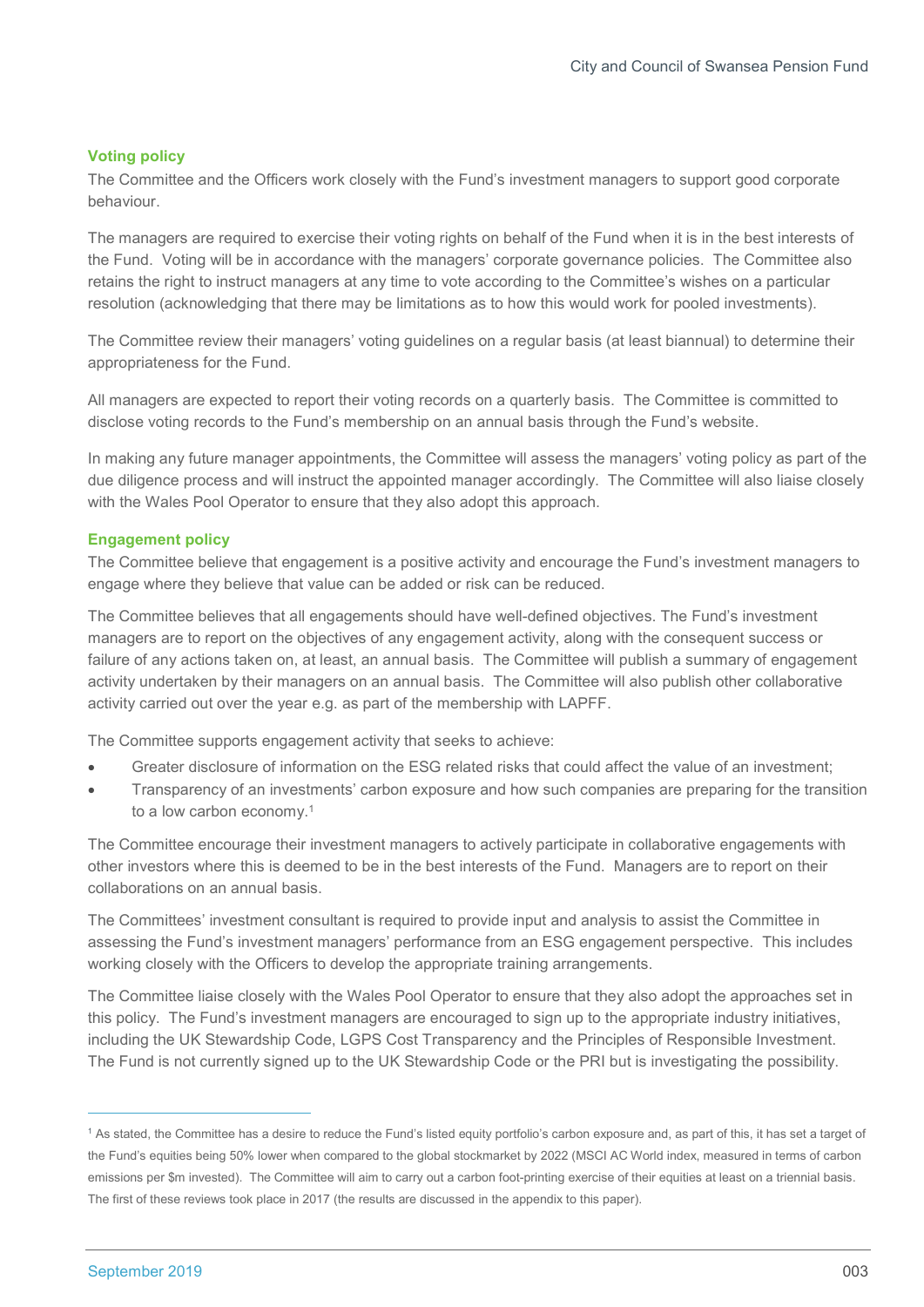## Appendix 1: Carbon exposure – 2017 review

Paper issued by Hymans Robertson in March 2018

## **Background**

## Environmental Social and Governance ("ESG")

The Committee has taken a number of steps to understand the impact of ESG issues on the Fund. In November 2017, Hymans Robertson delivered a detailed training session covering responsible investing, ESG and climate change. Hermes Equity Ownership Service also delivered a presentation highlighting examples of the positive change they had delivered through engaging with companies' management and placing shareholder votes on their clients' behalf. The Committee and Board considered their "investment beliefs" in the context of ESG matters and the results have recently been used to develop the ESG policy outlined in this paper

## **Carbon**

As part of the Fund's ESG focus, the Committee commissioned MSCI to undertake an analysis of the portfolio's carbon exposure. MSCI has information on each global stocks' carbon related exposure (or is in a position to make an assumption<sup>2</sup>). Using this information, MSCI is able to compare the carbon exposure of the Fund's holdings with a range of reference benchmarks.

MSCI was provided with the individual holdings data from each of the Fund's equity managers (ex-Aberdeen's' frontier markets mandate due to lack of comparable industry benchmark data) and with specific details on each of the mandates in terms of their benchmarks and allocations<sup>3</sup>. MSCI then compared the portfolio versus the broad global market capitalisation index (e.g. the MSCI ACWI as a proxy for the global stockmarket) and versus a low carbon version of the global index (this index has the same performance objective of the broad market capitalisation index, but has a general aim of being overweight to companies with low emissions relative to sales and low potential emissions).

In the remainder of this paper, we consider the results from this analysis and set out potential next steps for the Fund.

## Output of the analysis

## **Overview**

The analysis focuses on the Fund's equity exposure at 31 March 2017. This date was shown as it ties in with Fund's year end.

The main objective was to get an understanding of the Fund's carbon exposure. However, it also created an opportunity to consider the positions being taken by the Fund's active managers, relative to their benchmark. The Fund's passive manager's exposure will be broadly in line with the underlying benchmark. However, the analysis gives the opportunity to compare the carbon exposure of the standard global benchmark versus its low carbon equivalent.

The analysis also includes some information regarding the Fund's exposure to clean technology, which are expected to benefit from any move towards a more low carbon economy.

 $\overline{a}$ 

<sup>2</sup> Further details on the assumptions made are included in MSCI's reports.

<sup>&</sup>lt;sup>3</sup> To tie in with MSCI's benchmark range a number of pragmatic compromises were made, including comparing the Aberdeen and JP Morgan portfolios versus the global index, rather than a global ex UK index and Schroders' UK mandate versus a European benchmark. These compromises will impact the relative position of the results, but they should have no impact on the absolute results, not the key themes coming out the analysis. The date was based on the Fund's holdings at 31 March 2017.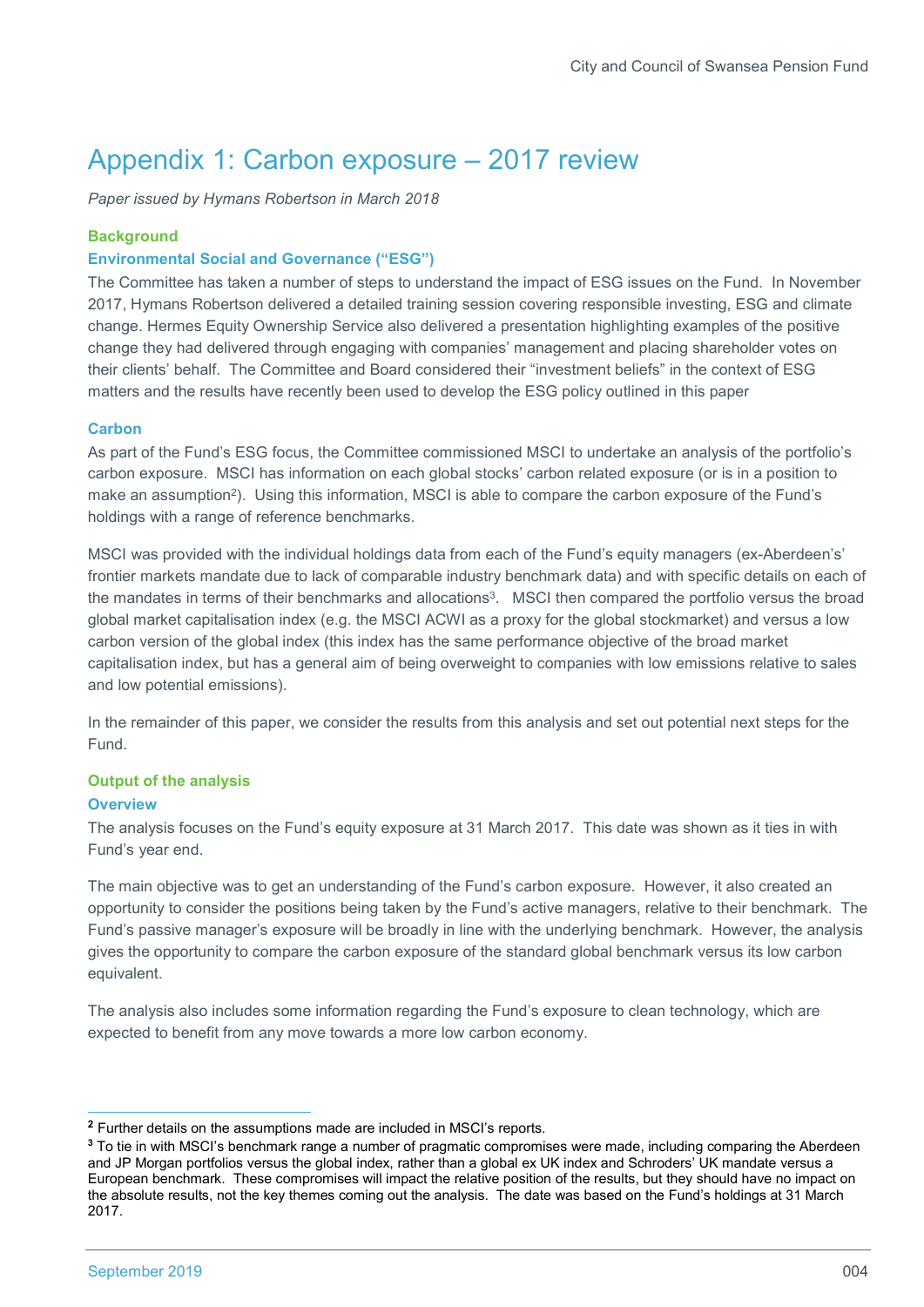## Key carbon metrics

The key metrics can be defined as:

- Carbon emissions the carbon emission (tonnes of CO2) per \$million invested. Sum of ((\$investment in issuer/issuers' market cap) \* issuer's emissions) – results shown as per \$m invested
- Carbon intensity a measure of a portfolio's carbon efficiency and is defined as the total carbon emissions of the portfolio as a proportion of portfolio sales. This is a useful metric in allowing the comparison of emissions across companies of different sizes and industries. Sum of issuers' carbon emissions/ Sum of issuers' \$m sales
- Weighted average carbon intensity the sum product of the constituent weights and carbon intensity. Sum of portfolio weights\*carbon intensity

Each of these metrics have merit. For the purpose of this paper, we define carbon emissions as the "carbon footprint", but the other metrics could also have been defined in this way.

## **Results**

## Carbon focused

Overall, the results are encouraging. As shown in chart 1, the Fund's total equity holdings had a carbon footprint 9% lower than the MSCI ACWI and the weighted average carbon intensity is 16% lower. However, Chart 1, also highlights that the MSCI Low Carbon benchmark has an 80% smaller carbon footprint than the MSCI ACWI index highlighting that the choice of the underlying benchmark can have a significant impact on investors' carbon emissions.





Details of each of the Fund's active managers' weighted average are shown in Chart 2. Each manager has delivered a portfolio with a lower position than their respective market capitalisation benchmark. Interestingly, although the Fund's two global managers (Aberdeen and JP Morgan) have similar weighted average exposure, there were notable differences in the carbon emissions (with JP Morgan notable higher due (c80% higher) to a number of their underlying Materials holdings, including Posco and Alco Corporation). Aberdeen's weighted average results were negatively impacted by the manager's Real Estate exposure (most notably Swire Pacific) and Materials exposure, including Praxair and Potash Corp.

 $\overline{a}$ 

<sup>4</sup> In chart 2, Schroder's results are shown against the MSCI Europe and MSCI Europe Low Carbon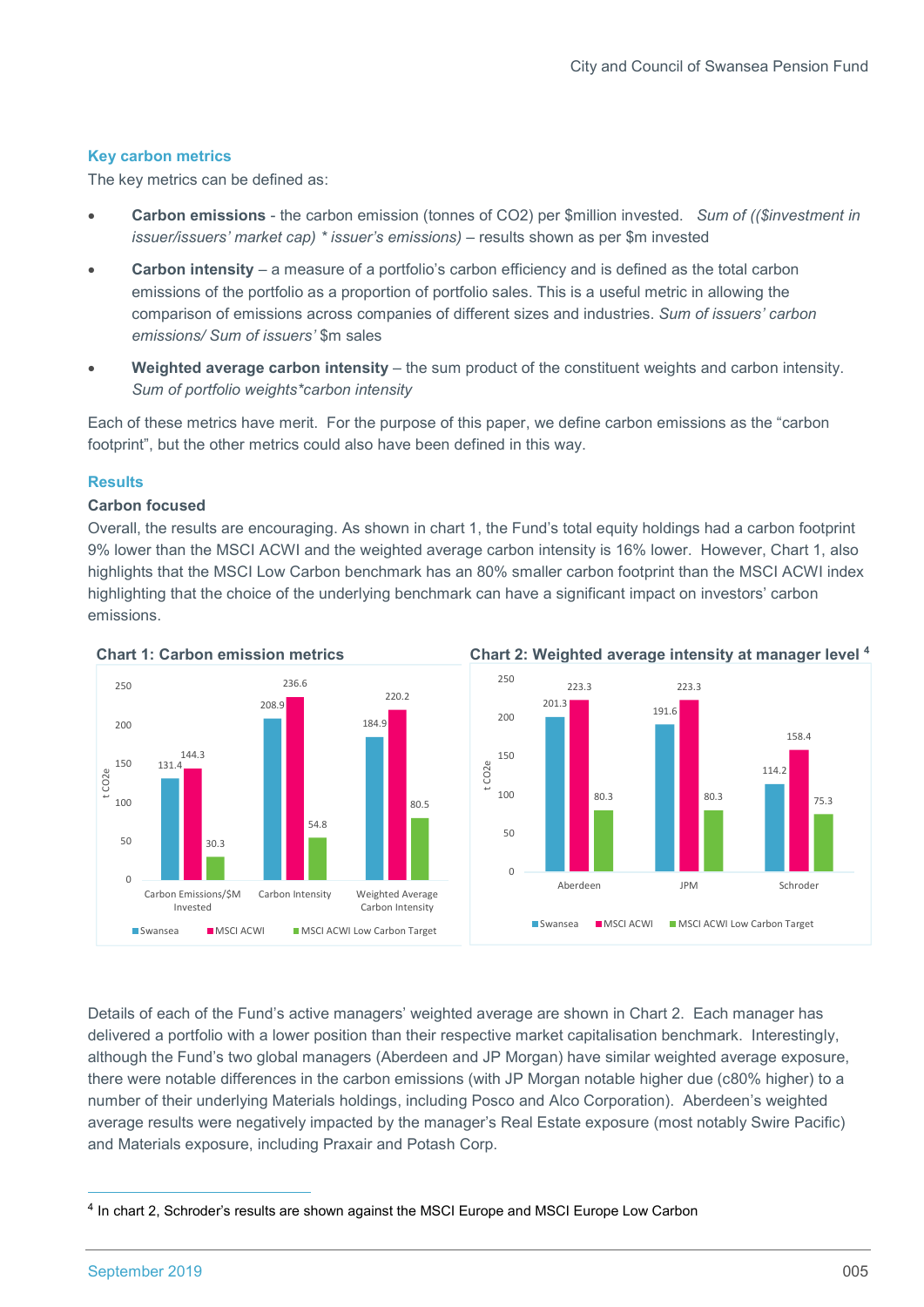Schroder's carbon footprint is lower than the benchmark index, albeit the holdings in Royal Dutch Shell and Carnival were notable contributors to the mandate's carbon intensity.

Considering the analysis at a sector level, the Fund's exposure to the materials, energy and utilities sectors contribute to the majority of the Fund's carbon footprint. Together, these sectors contribute to 75% of the Fund's carbon emissions despite only comprising 16% of the Fund's equity portfolio. This is illustrated in Charts 3 and 4 below.



In such exercises, the energy, materials and utilities sectors are typically those with the highest carbon intensity although a company is not "bad" simply because it happens to operate within a carbon intensive sector. It is important to recognise that some sub-sectors will have very low carbon intensity. For example the utilities sector includes both water companies (low carbon intensity) and electricity companies (high carbon intensity).

## Scope 1 and Scope 2

Carbon emissions are typically shown in three main "scopes"

- Scope 1: Direct "emissions from sources owned or controlled by the organisation"
- Scope 2: Indirect "emissions from the consumption of purchased electricity, steam or other energy generated upstream"
- Scope 3: Other indirect e.g. employee commuting.

To date, the majority of the industry focus is on Scopes 1 and 2 (as was the results of MSCI's analysis). The Fund's exposure is c 80% from Scope 1, which is slightly less than the MSCI ACWI, which is 84%. Only 58% of the MSCI ACWI Low carbon index comes from Scope 1. This notable change in the benchmark splits between scopes 1 and 2 reflects some of the main sector differences between the two benchmarks.

#### Carbon risk management relative to industry

MSCI also included their views on companies' position relative to their industry in dealing with managing carbon risk (MSCI rates companies as Leaders, Average or Laggards). In terms of the top ten contributors to each active managers' weighted carbon intensity:

- Two of Aberdeen's Materials holdings (Maple Leaf and Tenaris) are viewed as being a laggards. We recommend that you follow up on these holdings with the manager.
- None of JP Morgan's or Schroders were viewed as laggards.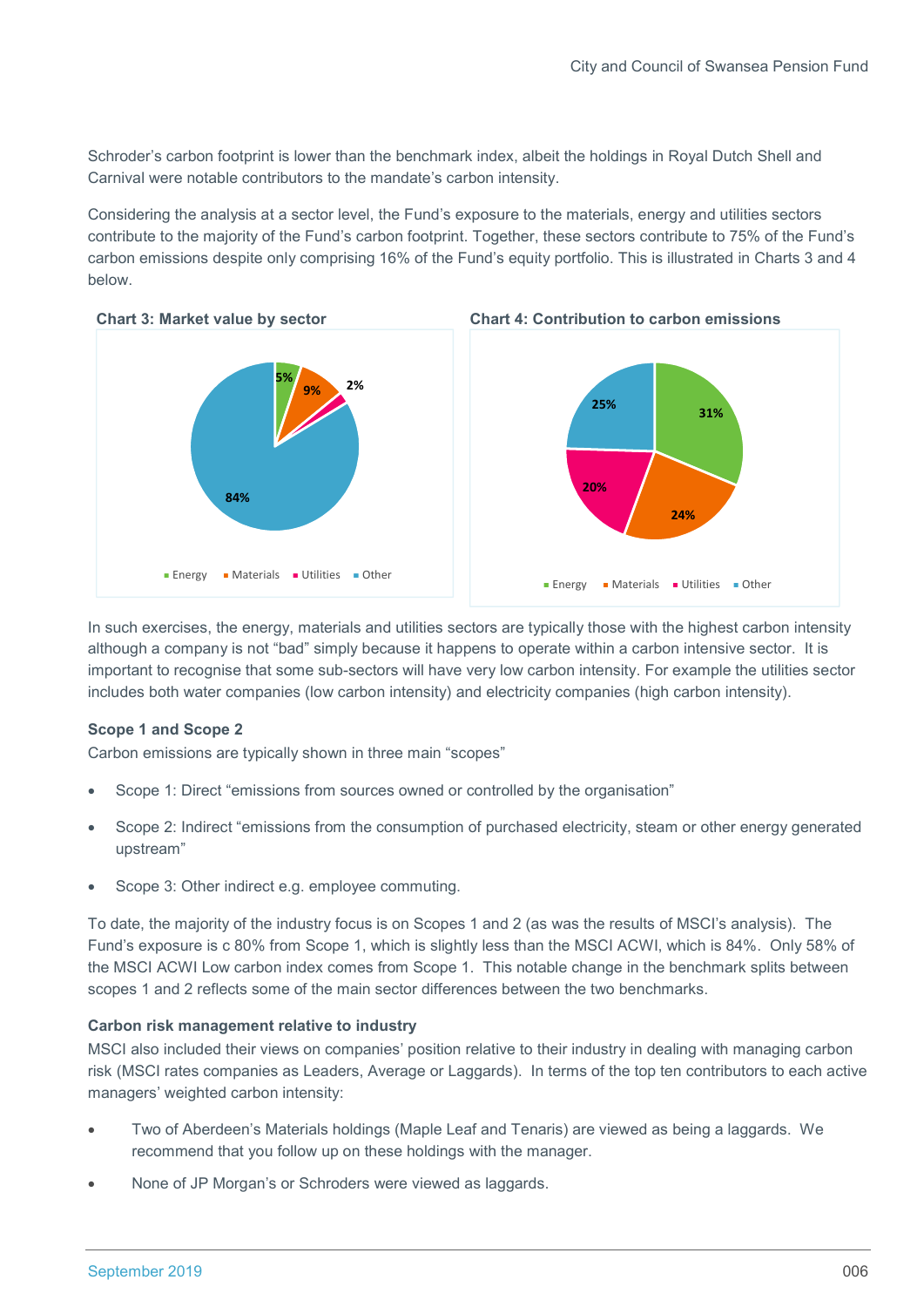## Thermal coal, oil and gas reserves

MSCI also considered the proportion of the portfolio which is made up by companies that own thermal coal, oil and gas reserves, three areas that are thought to be most at risk of being "stranded" assets. Chart 5 (left hand side) below shows that the Fund's portfolio is 0.2% overweight, relative to the MSCI ACWI, in companies that own Fossil Fuel Reserves. The key contributors to this are the Fund's holdings in Shell, BP, Lukoil and Rosneft (JP Morgan are notable investors in the latter two stocks).



Chart 5: Proportion of companies held in fossil fuels and clean technology

## Clean technology

In terms of focusing on stocks that may benefit from a change in industry carbon policy, chart 5 (right hand side) also analyses companies involved in "clean technology" solutions based on their sales in the following categories: Alternative Energy, Energy Efficiency, Green Building, Pollution Prevention, and Sustainable Water. Relative to the global index, the Fund has less exposure to stocks that generate revenue from these categories (of the Fund's 27% exposure, the majority is in stocks with 0-20% of their revenue is from these categories).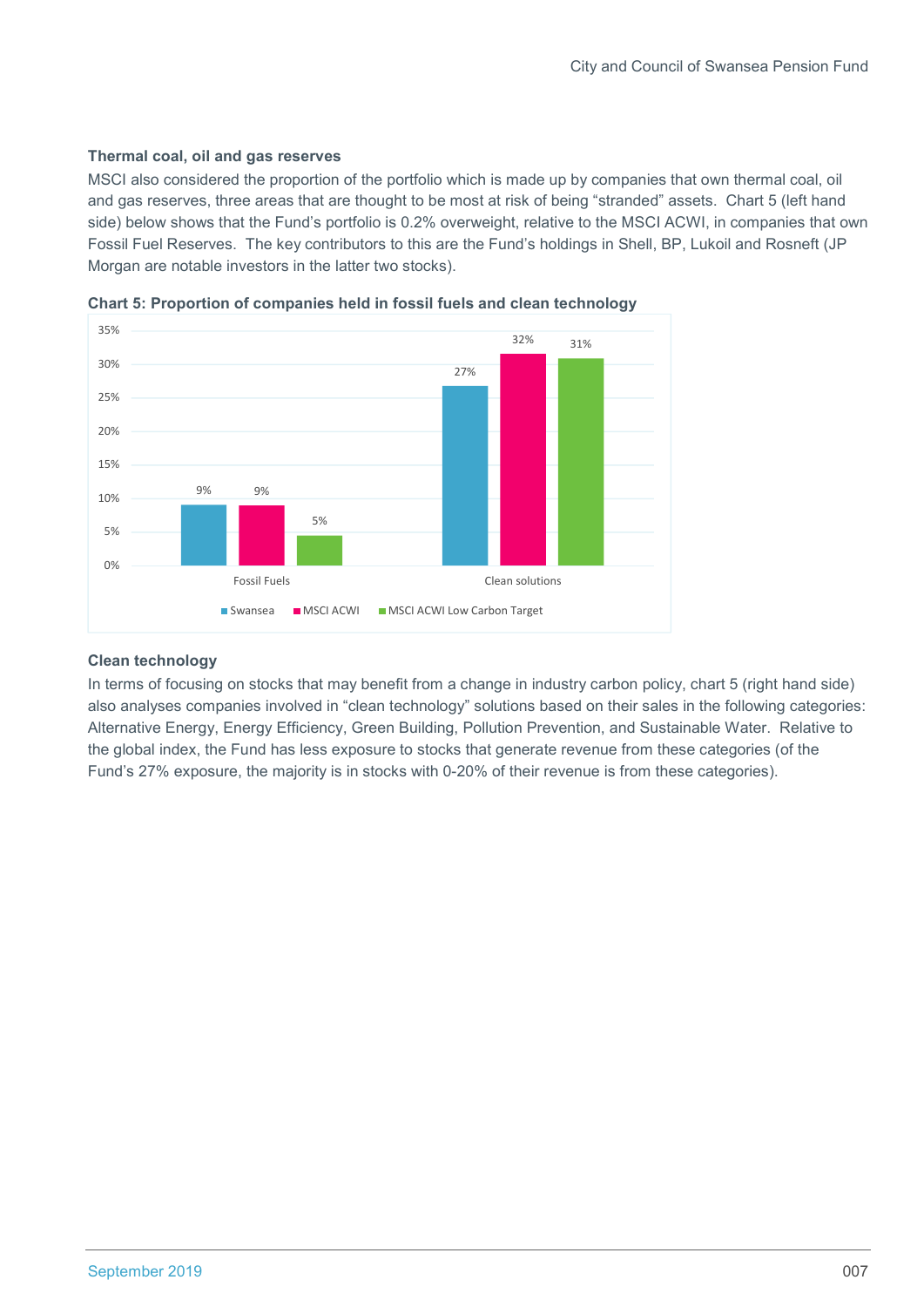#### Summary and next steps

The information from MSCI acts as a useful guide to the Fund's carbon exposure. There are a number of potential next steps for the Committee to consider, which should be considered alongside the Fund's engagement policy and investment beliefs, in particular:

### Agree objectives

By carrying out this process, the Committee has achieve one of its objectives of understanding the Fund's carbon exposure (this puts the Fund ahead of any many other funds in doing such an exercise, a recent Greenwich Associates survey suggested that just 5% of UK pension funds had considered such an exercise).

Based on previous discussions, we understand that there is a desire to reduce the Fund's carbon exposure, albeit no specific targets have been discussed, or specifics e.g. emissions, carbon intensity or fossil fuel exposure.

## Details of the specific measures can be considered in more detail over the course of 2018, what is key is that if a target is introduced a consistent method is adopted to allow the Fund's progress to be considered over time.

## Reference index

We propose that the MSCI AC World index is used as the reference index. This is a commonly used index to represent "global stockmarkets" and is commonly used as a benchmark for global equity portfolios.

#### Target levels

If we focus on carbon emissions, the analysis discussed in this paper indicates that Fund already has c9% less carbon intensity than the index. The extent of your desire to put a target in place (exposure relative to the reference index), and if so, the size of this target should be subject to further discussion with you. However, we anticipate it being in the region of 20%-50% (amount to be defined following discussions with you) of the reference index achieved over an appropriate timescale (e.g. 5 years).

#### Review Fund benchmarks

The impact of benchmark choice is most notable for the Fund's passive mandates, where the manager's objective is to replicate the underlying index. MSCI's analysis shows the significant difference in the MSCI ACWI and the MSCI Low Carbon benchmarks. There are now a range of low carbon/ESG benchmarks that the Fund could consider. We recommend further training takes place on these during 2018, with the potential that a proportion (potentially all) of the Fund's passive assets are benchmarked against such a benchmark.

#### Challenge active managers

The results have flagged the Fund's exposure to specific higher carbon stocks. The Fund's managers should be asked to explain their rationale for holding such stocks, most notably

- Aberdeen: Challenge on engagement with Maple Leaf and Tenaris and understand how firm takes carbon risks into account for Swire Pacific.
- JP Morgan: Challenge on stock selection in energy and materials. How are carbon risks being priced into stock selection decisions.

## Feed into pooling

Post pooling the Pool's operator will be responsible for appointing the underlying active managers. The Committee should seek details as to their process for assessing manager's ESG capabilities and willingness to provide carbon reporting.